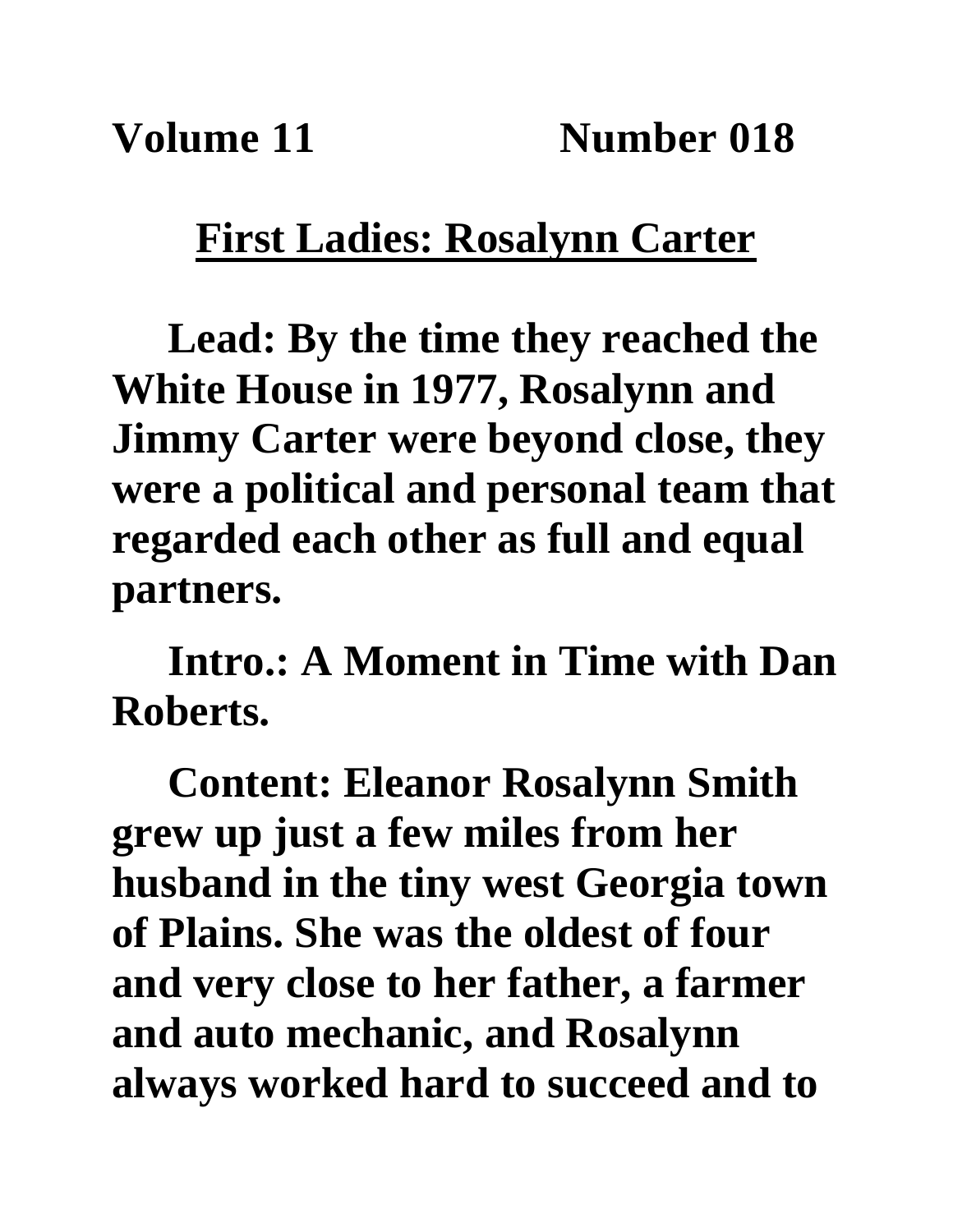**please her loving but strict parents. When Mr. Smith died of leukemia in the early 1940s, Rosalynn was forced to assume many responsibilities in the home, but she excelled academically and after high school studied at a nearby junior college. One of her best friends was Ruth Carter, whose brother Jimmy was three years older, a cadet at the Naval Academy in Annapolis. They had known each other all of their lives, but never were interested. That changed dramatically in 1945, and in a year they were married.** 

**Despite the separations, Rosalynn Carter loved being a Navy wife. It represented escape from the social and intellectual confines of a small**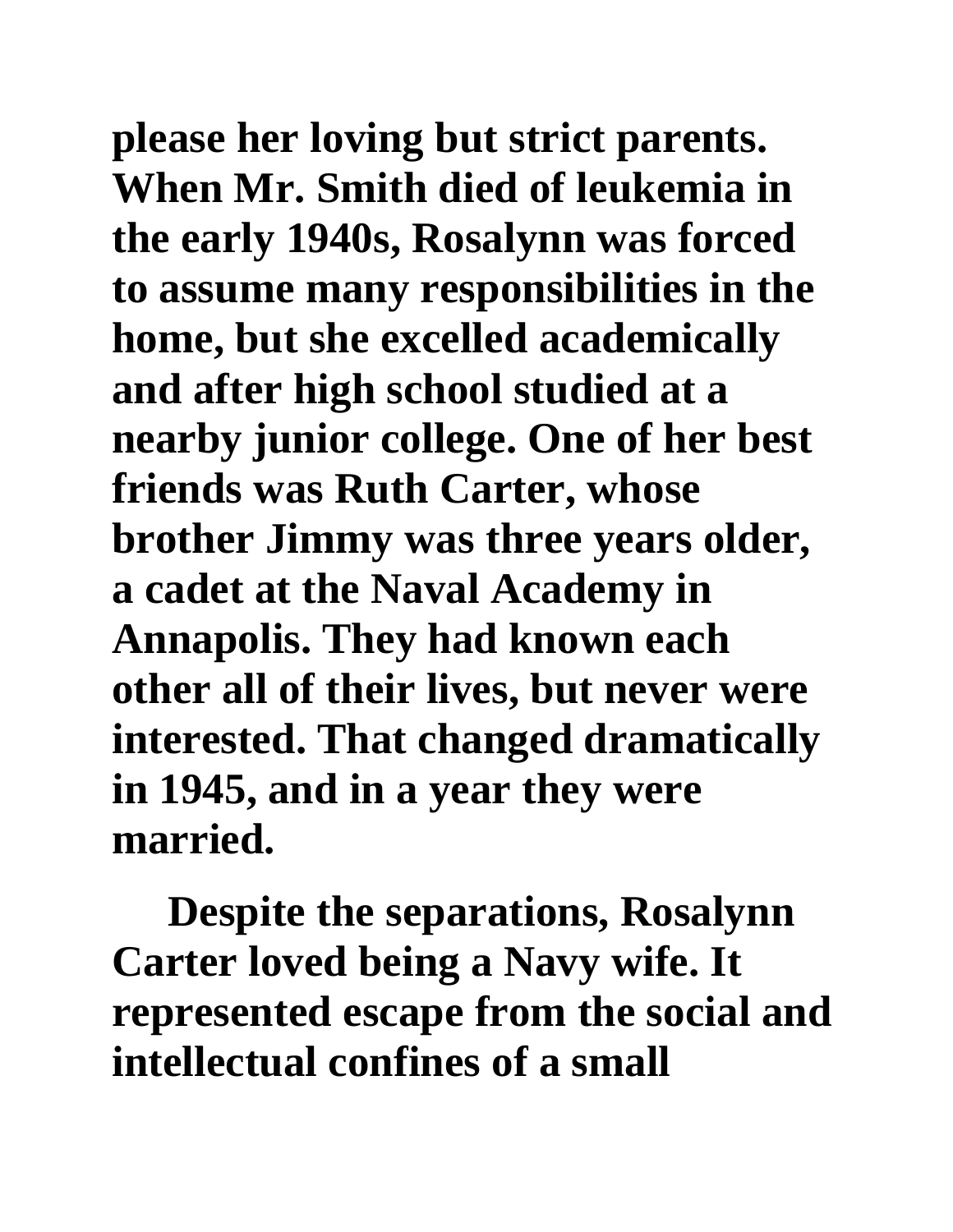**southern town and, in 1954 when Jimmy decided to resign his commission and return to run the family business, she resisted with all the resources at her disposal. She gradually re-integrated herself into her hometown life and joined in the running of the business. They soon recognized that their marriage, while rather conventional on the outside was, in fact, a fusion of two bright equals. This carried them through long campaigns, his terms as state senator Georgia's Governor and the White House, through triumph and bitter disappointment. She was in her words, "an ordinary woman…who did the very best she could, and took advantage of every opportunity that came her way."**